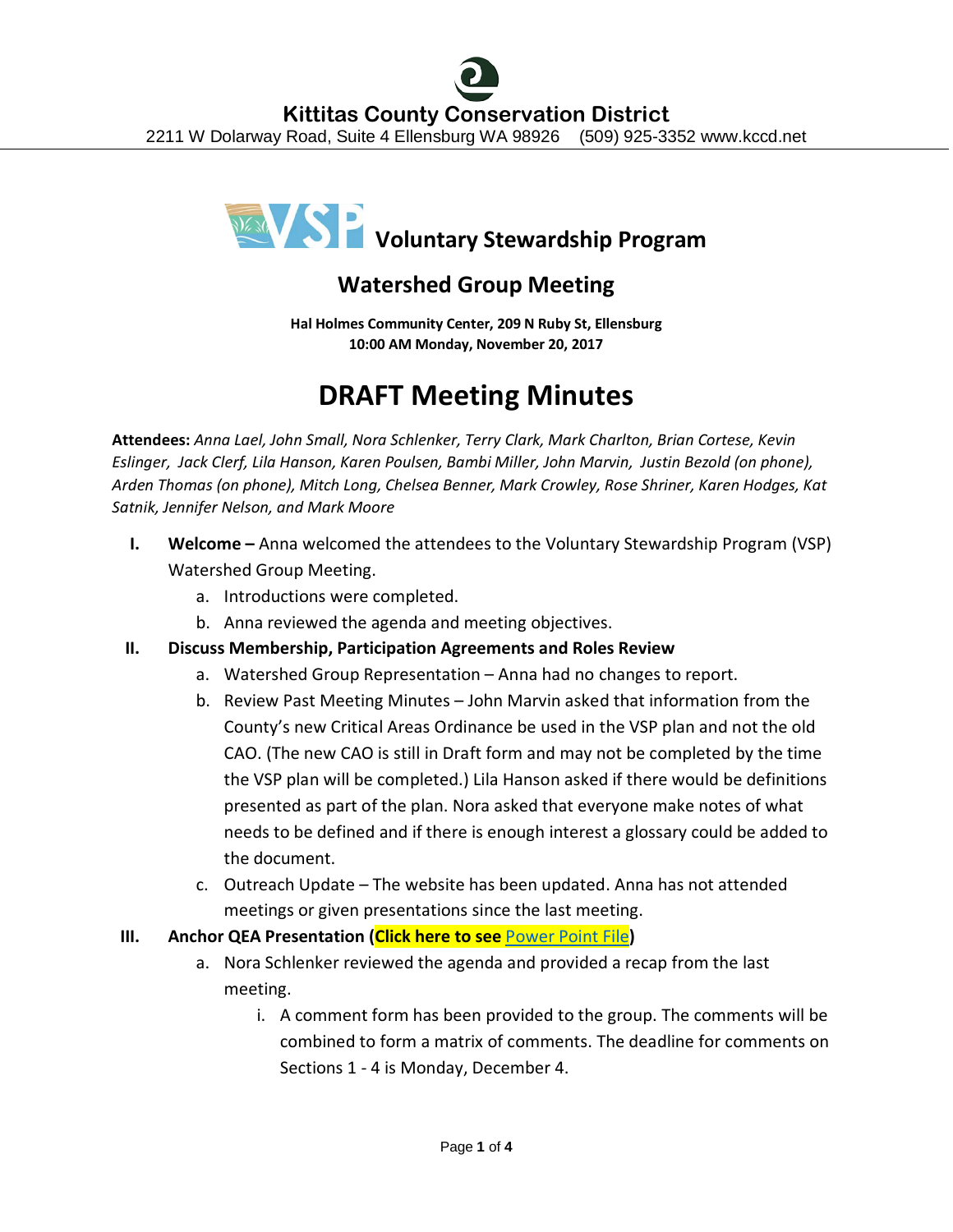- b. Anna discussed the Community Areas after reviewing the Farm Service Agencies (FSA) common land units (field boundaries) and the Washington Department of Ag (WSDA) crop data, she reports that all agricultural lands were still not included. So, she used the tax parcel data as well as it includes Department of Revenue codes for agricultural lands. See the maps.
	- i. John Marvin asked about private grazing on public lands public lands are not included in VSP even if leased to private operators.
	- ii. Lila Hanson asked if the presented Community Areas will be used. Yes, the Rapid Watershed Assessment will be broken down to specific areas of the County.
	- iii. Table 3.1 and the data in Section 3 will be updated to the new Community Areas.
- c. Protection and Enhancement Strategies (Nora)
	- i. Key Conservation Practices will be looking at specific practices and how they effect change in critical areas
	- ii. Baseline for change is July 22, 2011. Information provided by NRCS shows the practices implemented since 2011. There will be more clarification on actual benefits for Aquatic Organism Passage and Clearing & Snagging, both of which address fish passage.
- d. Goals and Benchmarks (John)
	- i. The plan will look at functions and values county-wide not in specific areas. How the changes are measured will need to be specified.
	- ii. Goals for "Protect and Enhance" are strongly suggested by the State Technical Committee. The question was asked, "What is the definition of protect?" The definition will be provided from the RCW.
	- iii. Simple goals make it easier to measure if a goal is being met.
	- iv. When goal objectives are determined, some will look at the whole and some will look at specific functions. Objectives are determined locally to meet goals.
	- v. Benchmarks so far on other plans Anchor QEA has assisted with developing benchmarks have been tracked by the amount of stewardship practices implemented. Not all practices implemented are maintained so this will need to be taken into account.
	- vi. Critical Area benefits need to be recognized for both their direct and indirect benefits.
	- vii. Conservation Practice Physical Effects (CPPE)
		- 1. Numeric scores 1-5 are given to conservation practices to show benefit to four categories (Habitat, Hydrology, Water Quality, & Soil Function)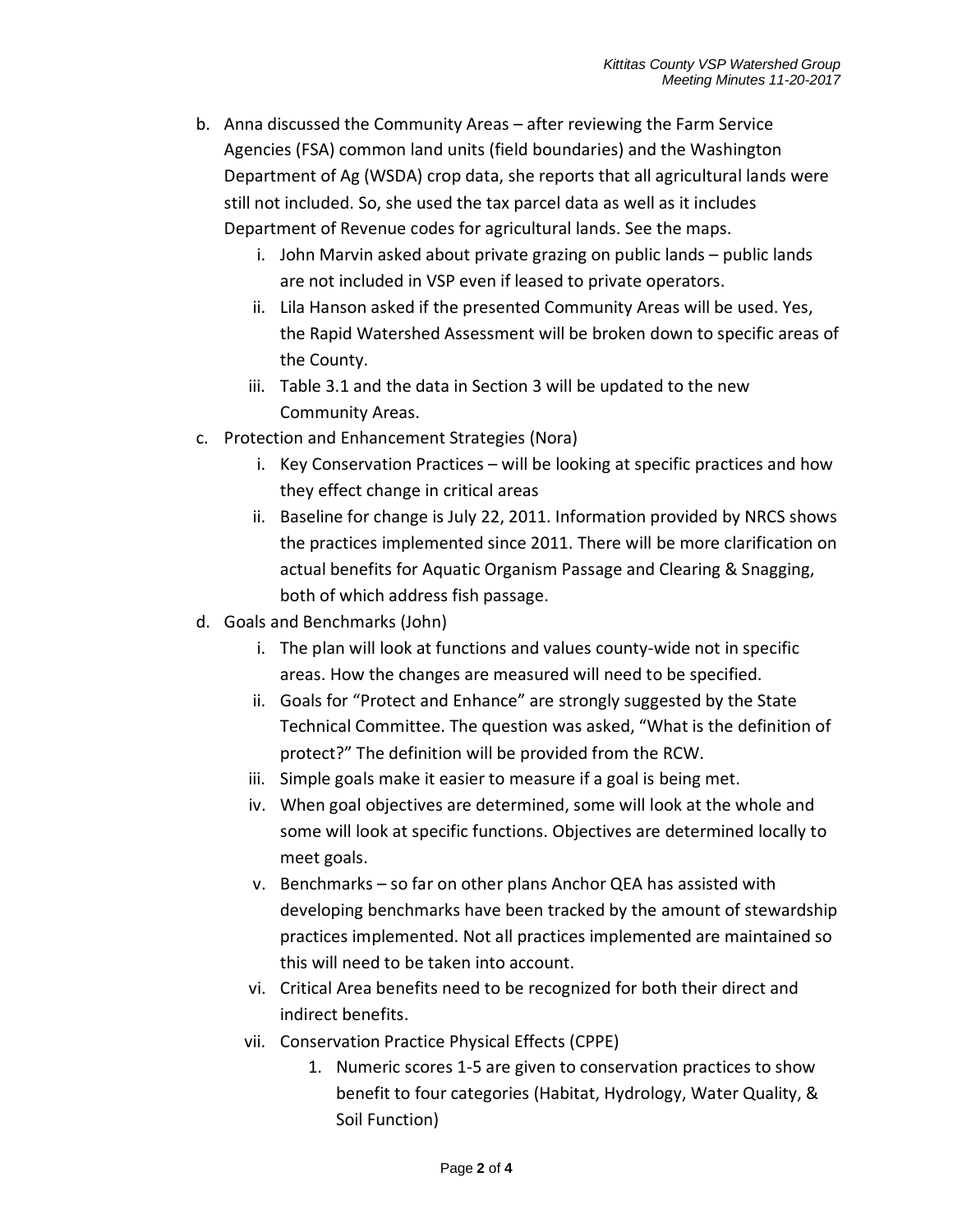- 2. Some of the members of the group questioned the points given for Pest Management for WQ on the slide presented. What is on the slide is a nationwide number not a local number.
- 3. There was a short discussion of Managed Grazing vs. Prescribed Grazing, as producers are often reluctant to meet all requirements for the formal NRCS practice but are managing their grazing in ways that benefit critical areas.
- 4. Members asked if the chart will also show negative reaction numbers and Ag viability. It was suggested that showing a fifth column would allow for Ag Viability to be included.
- viii. Setting a Protection Benchmark and Objective the benchmark minimum is no net loss of critical area function. An Objective for a target number of practices each year after 2011 needs to be determined. An argument could be made for the target objective to be zero.
- ix. Understanding Discontinuation of Practices a chart was presented that shows the likelihood of practices stopping in a year. The group needs to review rates to make sure they meet local needs.
- x. Measurable Objectives Protection the chart provided shows that Kittitas County is already well above the protection requirements in most areas.
- xi. Setting an Enhancement Benchmark and Objective Are projects likely to be implemented if funding is available. What is the level of funding needed to do more work? Regulations can be a barrier to implementation of projects too.
- xii. Measurable Objectives Enhancement a slide was shown of what the Kittitas County benchmark would look like if the goal was to continue the current level of work.
- xiii. Enhancement Objective Aspiration, Realistic, Conservative
	- 1. How does Kittitas County want to set objectives to meet benchmarks?
	- 2. Mark Charlton suggested that the benchmarks should be based on the objectives.
	- 3. There are no consequences for not meeting Enhancement Benchmarks.
	- 4. Mitch Long suggested listing objective for all three for guidance if more funding comes available and to show the actual need.
	- 5. The Technical Committee needs to know the group's main objective it can be expanded from there.
- e. Indicators and Adaptive Management What if what is being done isn't helping?